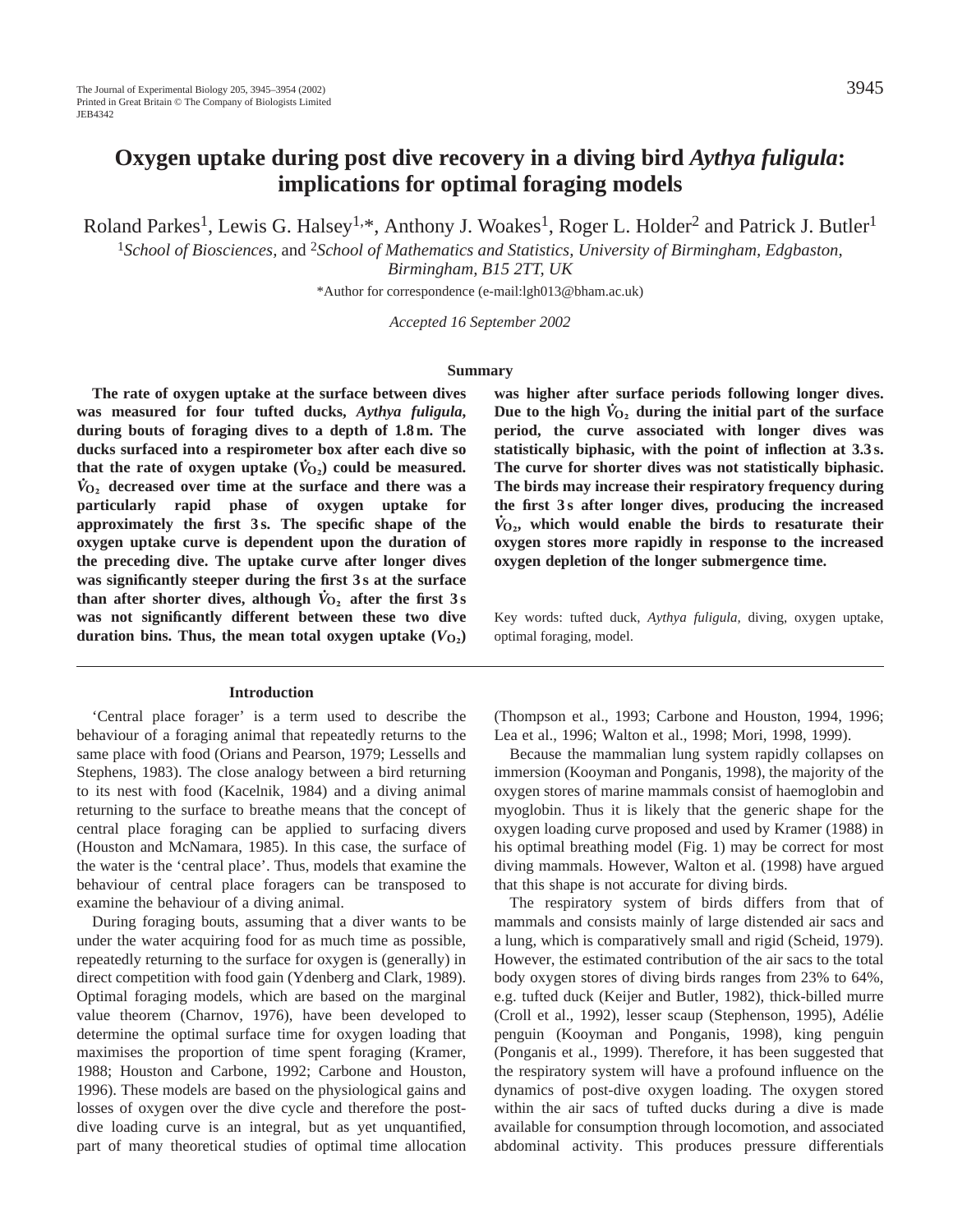

Fig. 1. The optimal breathing model (Kramer, 1988). The abscissa shows time spent travelling to and from the foraging site to the left of the ordinate, and time at the surface to the right. The ordinate shows the amount of oxygen consumed during travel and gained during surface periods. The value *t*s\* denotes the optimal surface time for the diver, according to the model, in terms of maximising the proportion of time at the foraging site.

between the posterior and anterior air sacs, which could reciprocally force the gas stored in the air sacs through the lungs (Boggs et al., 1998). Walton et al. (1998) suggest that the gas in the air sacs at the end of a dive is therefore depleted of oxygen. They argued that, at the start of a surface interval, fresh air must be taken up into the respiratory tract before oxygen uptake by haemoglobin and myoglobin can occur, since fresh air must enter the caudal air sacs before any oxygen becomes available to the lungs.

Consequently, Walton et al. (1998) predict that avian divers will produce a 'kinked' oxygen uptake curve, with the first phase representing oxygen taken more rapidly into the air sacs and the second representing the relatively slower replacement of haemoglobin and myoglobin stores. In contrast to the smooth curve, this biphasic modification of the oxygen resaturation curve results in the prediction that all dives shorter than a certain duration will have identical optimal surface times (Walton et al., 1998) (Fig. 2). In addition, these dives will also achieve identical levels of oxygen resaturation during the subsequent surface period (Walton et al., 1998).

Both the smooth oxygen uptake curves of earlier models as well as the biphasic curve of Walton et al. (1998) predict a number of optimal behavioural patterns. These concern adjustments to surface time and foraging time in response to changes in dive depth and energetic costs during the dive. Some qualitative behavioural trends recorded in diving birds are predicted by optimal time allocation models incorporating the smooth oxygen replacement curve (Carbone and Houston, 1994; Carbone et al., 1996; Lea et al., 1996), while trends reported by Walton et al. (1998) are predicted by their model, which incorporates the biphasic curve. However, it is premature to affirm the success of any of these models when



Fig. 2. Model, as in Fig. 1, incorporating a biphasic oxygen uptake curve (Walton et al., 1998). Due to the initial rapid resaturation of oxygen into the respiratory oxygen stores upon surfacing, a biphasic oxygen resaturation curve means that a range of dive depths  $(d_1-d_3)$ , associated with travel time  $(r<sub>T</sub>)$ , have identical optimal surface times (*t*s\*).

key assumptions have not been verified. It is likely that the details of oxygen uptake curves have a critical effect on the gross predictions of optimal foraging models for divers (Ruxton et al., 2000). The differing predictions of present models reveal the importance of empirical study on oxygen uptake curves so that further progress can be made in understanding observed diving behaviour.

The purpose of the present study was to test the hypothesis that the post-dive oxygen gain curve for tufted ducks *Aythya fuligula* is biphasic. The delineation of the loading curve for voluntarily diving birds was achieved using a fast-response respirometry system, which is able to measure small changes in oxygen concentration over a fairly fine time resolution given a repetitive measurement signal. This enabled the quantification of a critical aspect of optimal foraging models for diving vertebrates and the determination of the extent to which the biphasic adaptation for diving birds is apparent.

#### **Materials and methods**

Four tufted ducks, *Aythya fuligula* L.*,* were used for the experiment, two males and two females, of mean body mass  $643\pm26$  g. The birds were raised from eggs and housed together in a large indoor tank [1.6×1×1.7 m (maximum depth)] at Birmingham University. The ducks were fed corn and growers' pellets (Dodson and Hornell Ltd, Kettering, UK) from a dry area (1.0×0.5 m) mounted on the side of the tank. White grit and small amounts of corn were thrown onto the water daily to encourage natural diving behaviour.

The experimental dive tank was located in a large outdoor aviary close to where the animals were housed. Two large metal fencing panels (1.75×3.45 m) were bolted together perpendicularly and placed in one corner of the dive tank,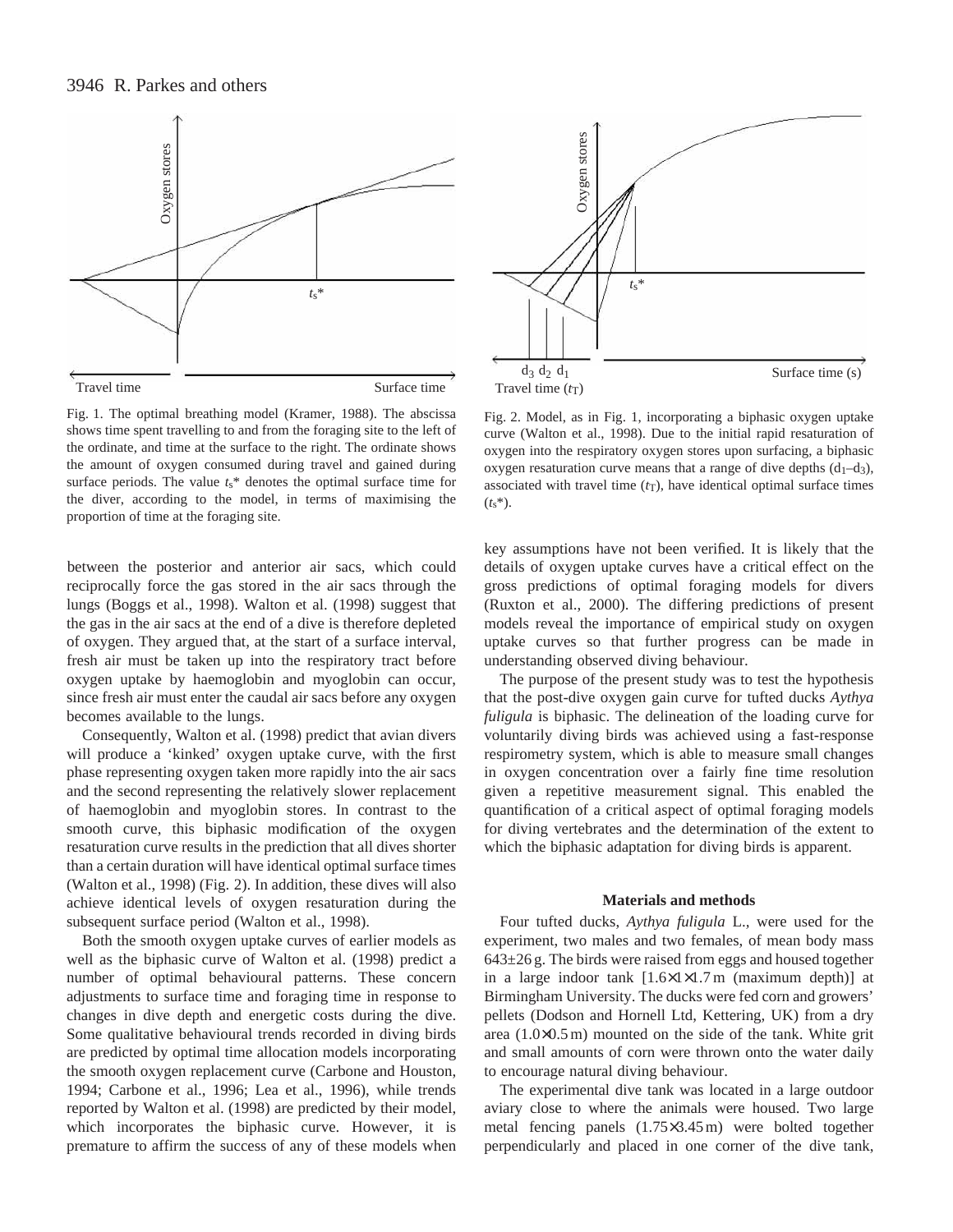

Fig. 3. Diagram of the experimental apparatus showing a tufted duck in an enclosed section of a large dive tank. For further details, see Materials and methods.

creating a 1.75×1.75 m cross-section area with a maximum depth of 2.7 m, in which the experiments were conducted. The metal panels stood 0.75 m above the water and, by using smaller fencing panels as a roof and additional side netting, a corral was formed above the water to prevent the birds from escaping.

The birds were trained to dive to a feeding platform (67×82 cm) positioned at a depth of 1.8 m. During the experiments the birds were fed corn and live mealworms. The latter was found to encourage diving behaviour. A false mesh floor was fitted to the bottom of the tank to prevent birds from diving for food that had spilt from the feeding platform. A submersible pool cleaner (Dolphin, Maytronics Ltd) was periodically used to clean fallen food from the floor of the tank. The water temperature varied between 10 and 15°C during the experimental period.

#### *Respirometry experiments*

The surface of the tank was covered in netting except for a small area over which the open base of the small, clear acrylic respirometer chamber (35×25×25 cm) was positioned and from which the individual birds dived. The open base of the respirometer was placed 4 cm below the surface of the water to form an airtight seal along its sides. This made the effective volume of the respirometer 18 375 ml. The respirometer contained a fan that ensured thorough mixing of the air within the chamber. A flow of  $500 \text{ ml s}^{-1}$  was drawn through the respirometer by a fixed flow pump, keeping  $CO<sub>2</sub>$  below 0.2% at all times. Metabolic gas concentrations were determined using a zirconia oxygen sensor (Ametek, Thermox Instruments, model S3A-1/N.22) and an infrared carbon dioxide sensor (ADC Ltd, model SS-100) connected in series. The sample pump in the  $CO<sub>2</sub>$  sensor was used to draw an air sample from an outlet in the respirometer and through the gas sensors at a constant flow rate of  $17 \text{ ml s}^{-1}$ . A 500 ml flask was

used just prior to the sample pump to reduce any flow oscillations (see Fig. 3 for a diagram of the experimental apparatus). Total flow through the respirometer was  $517 \text{ ml s}^{-1}$ . Tubing of 300 ml volume was attached to the holes in the respirometer open to ambient air. This ensured that when the duck initially surfaced into the respirometer after a dive, the small volume of air forced out of the holes did not escape from the system and was subsequently sucked back into the respirometer.

All connecting tubing was impermeable to oxygen and was as short and as small bore as possible to reduce dead space. The response time of the oxygen analyser was less than 0.2 s and the lag time of the respirometer box and tubing was 2.5 s. The residual time constant of the system after deconvolution (see later) was  $0.4 s$  and was determined by  $N_2$  injections at various points within the respirometer to simulate instantaneous changes in oxygen uptake. The effect of the residual time constant is a slight filtering of the  $V_{\text{O}_2}$  data, which results in a slight blurring of the cumulative oxygen uptake curves.

The  $O_2$  and  $CO_2$  analysers were calibrated each day with known gas concentrations produced by a precision gas-mixing pump (Wösthoff Pumps, Bochum). Atmospheric pressure was recorded every hour (Digital Weather Barometer, Prosser Scientific Instruments Ltd, UK) and a relative humidity and temperature probe (Vaisala, Finland) was fixed inside the respirometer to allow airflow through the respirometer to be corrected for water vapour.

A LabVIEW program (National Instruments Corporation, USA) was written to record data on respirometer oxygen concentration during the experimental sessions. A subroutine of the program controlled a reference valve, which sampled ambient oxygen concentration for 10 s every 20 min. This allowed the detection and correction of baseline drift in the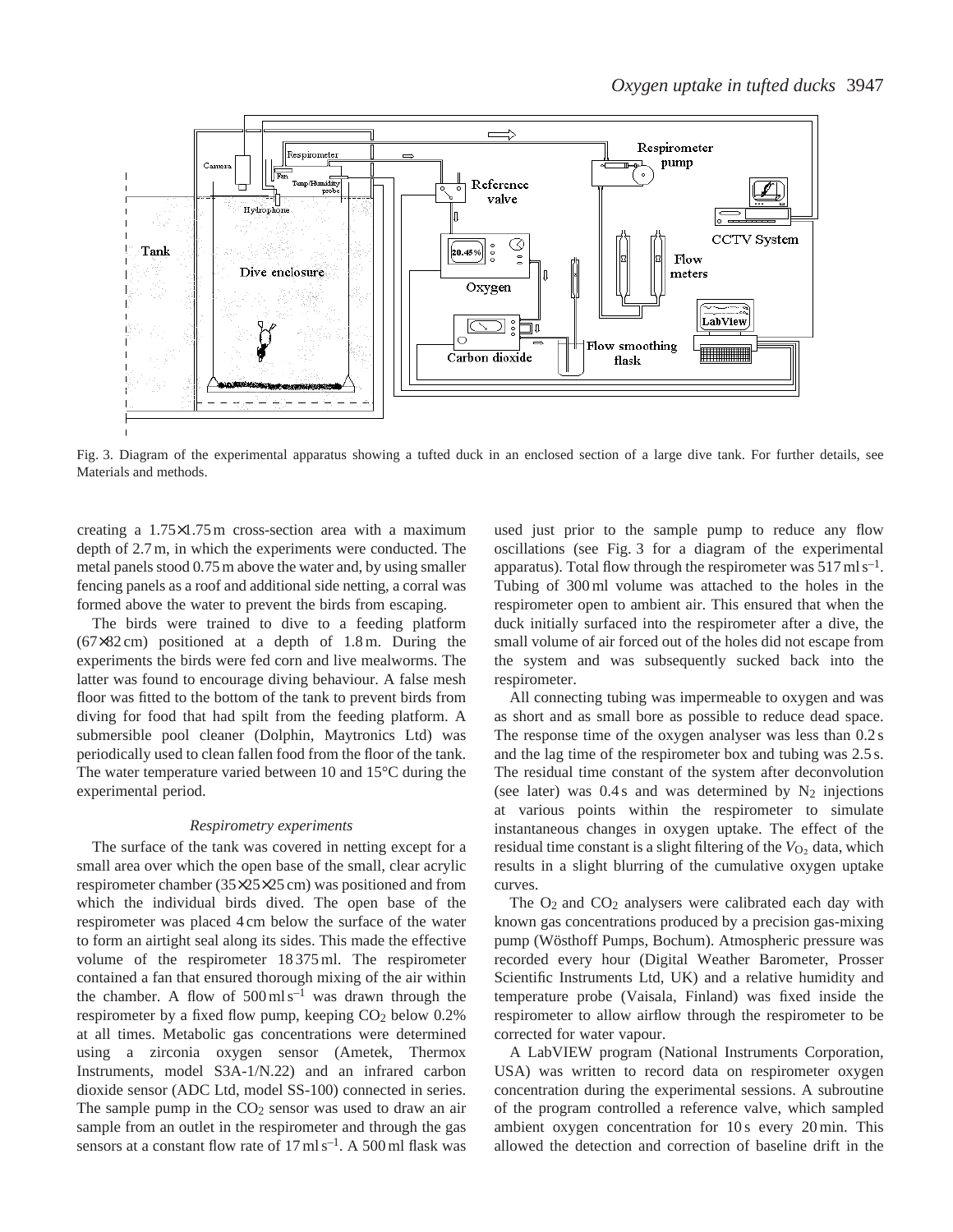# 3948 R. Parkes and others

measuring system. 300 scans were averaged every 250 ms for humidity, temperature,  $\%O_2$ ,  $\%CO_2$  and reference valve position, and the data were then recorded onto the internal hard drive of the computer running the program (Dell Computers Dimensions XPS P60).

During the experimental sessions, the bird's behaviour was recorded onto video tape to determine time budget data by using a black and white video camera (JVC, model TK-S240) and video recorder (Mitsubishi, model Time Lapse HS-5424E[B]A). An additional small hole in the surface net was replaced with a clear perspex sheet, through which activity at the feeding platform could also be filmed. Two 500 W lamps were attached to the roof of the corral and used to illuminate the feeding platform. A light-emitting diode placed in the field of view of the video camera was turned on at the start of each data recording session. This allowed accurate synchrony between the video footage of behaviour and the respirometer oxygen composition data so that rates of oxygen uptake against time for each surface period could be determined. Preliminary data showed that the ducks first inspired when they were fully surfaced on the water.

### *Analysis of respirometry data*

Percentage oxygen concentration data were converted into rate of oxygen uptake using a modification of the formula given by Woakes and Butler (1983), which allows accurate determination of fast changes in gas concentrations (see Equation 1 below). By treating the respirometer as both an open and a closed system, oxygen uptake could be determined for 0.25 s intervals, despite the system having a much longer response time (36 s). The changes in oxygen concentration in the respirometer between  $t_1$  and  $t_2$  were very small and often within the error of the oxygen analyser, creating a low ratio of measurement signal against signal noise. However, the noise component of each measurement was random and therefore equally likely to be negative or positive. Thus, recording multiple data points for each value of *t* allowed signal averaging to recover the measurement signal at each 0.25 s by reducing the magnitude of the mean noise value (Bentley, 1983), i.e. averaging maintained the root-mean-square (rms) value of the measurement signal while reducing the rms value of the noise. Because a very large number of data points (*N*=870 and 878) were collected and averaged, the signal-tonoise ratio was greatly increased. A change of  $1 \text{ ml } O_2$  in the respirometer could then be measured with an error of approximately  $\pm 0.03$  ml:

$$
\dot{V}_{\text{O}_2} = (Ox_2 - Ox_1)V + \left(\frac{Ox_1 + Ox_2 - 2Ox_{\text{amb}}}{2}\right)(t_2 - t_1)\dot{Q},\tag{1}
$$

where  $V_{\text{O}_2}$  = total oxygen consumption between times  $t_1$  and  $t_2$  (ml),  $Ox_1$  and  $Ox_2$  = fractional concentrations of oxygen at times  $t_1$ ,  $t_2$  leaving the chamber,  $V =$  respirometer volume (ml),  $Ox<sub>amb</sub>$  = fractional concentration of (ambient) oxygen entering

the respirometer,  $t_1$  and  $t_2$  = start and finish, respectively, of a period of time where variation of oxygen concentration in the respirometer is recorded, and  $\dot{Q}$  = flow rate out of the respirometer ( $ml s^{-1}$ ). All gas concentrations and volumes were corrected to STPD.

Oxygen data for the last 1 s surface interval were removed Oxygen data for the fast 1's surface interval were removed<br>so that any elevated pre-dive  $\dot{V}_{O_2}$  was not included in the analysis (Butler and Woakes, 1979; Woakes and Butler, 1983). For analysis of oxygen uptake data, values are means  $\pm$  s.e.m. for four animals. To avoid animal bias, mean values were obtained for each bird and these means were used to obtain the final mean. A significant difference between means was tested with paired *t*-tests.

#### *Statistics for biphasic determination*

Bout criterion interval analysis (Slater and Lester, 1982) was used to eliminate all (inter-bout) dives with a surface time greater than 35 s. Preliminary data suggested that longer dives had a more pronounced effect on the oxygen loading dynamics, possibly due to the amount of oxygen used while submerged, and so the dive data were split into two groups for analysis. Dives were split at 16.0 s, which gave two dive duration bins, 'short' and 'long', with *N*-values as equal as possible (short, dive duration <16.0 s, *N*=870; long, dive duration ≥16.0 s,  $N=878$ ). The mean  $V_{\text{O}_2}$  data were smoothed by taking a running three-point average and then logtransformed to linearise the exponentially decreasing oxygen uptake data. 'Broken stick' analysis was then performed to see if the biphasic regression line was statistically a better fit than a linear one (Seber, 1977). To construct a biphasic regression line, the logged mean oxygen uptake data were split at a selected data point. A linear regression line was then fitted to the data, which corresponded from the start of the surface time up to and including the chosen break point. Similarly, another linear regression line was fitted just after the chosen break point to the remainder of the data. The uptake data during the surface recovery had therefore been split into two phases around a chosen data point. The linear equations for each of these phases allowed the intersecting point of inflection, *C*, to be calculated (see Equation 5) and an overall biphasic regression equation to be determined (see Equations 6, 7).

An illustration of this technique can be seen in Fig. 4. For this worked example the break point in the data was arbitrarily chosen at 6 s. Regression analysis was conducted on the data up to and including this break point (Linear phase 1) and again on all remaining data points (Linear phase 2). The point of intersection for these two regression lines also represents the point of inflection, *C*, of the biphasic regression line. Equation 5 can therefore be used with parameters determined by the linear regression analysis to calculate this point of inflection. A generalised regression equation for a biphasic line can then be produced using Equations 6 and 7. It is at this point that the 'broken stick' analysis is conducted to see if the biphasic regression line is statistically a better description of the data than a linear regression line (Fig. 4B).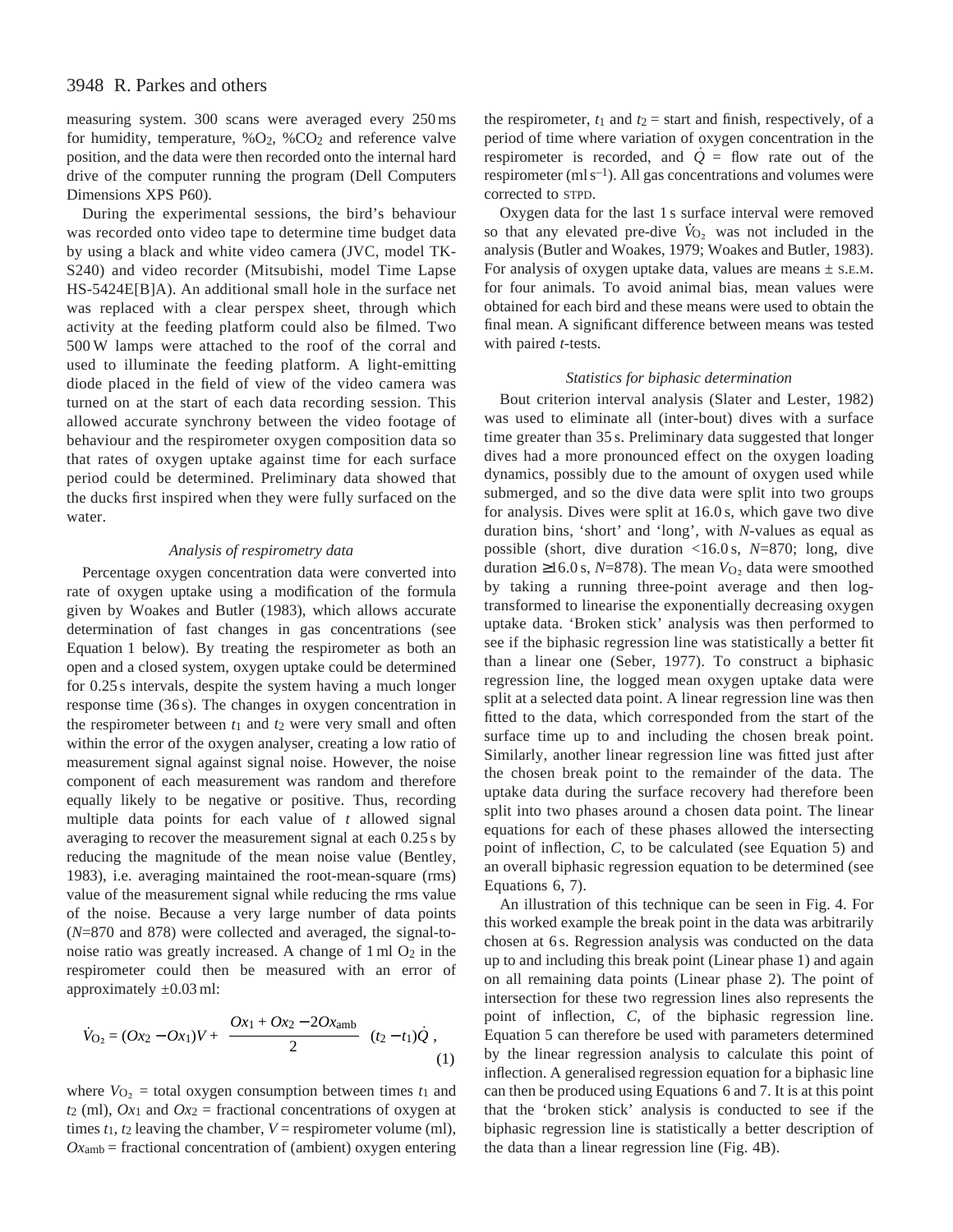Fig. 4. Charts to show the methodology of biphasic modelling using broken stick analysis. (A)  $V_{\text{O}_2}$  data for four tufted ducks were smoothed and plotted on a logarithmic axis. The break point was arbitrarily chosen at 6 s. Linear regression was performed up to and including the break point (Linear phase 1) and also on all remaining data points (Linear phase 2). Regression parameters were then used to determine the point of inflection (*C*) where the two lines intersect. (B)  $V<sub>O</sub>$ , data for four tufted ducks were regressed onto the two regression lines shown (biphasic and linear). The biphasic regression line was calculated as shown in Fig. 4A. Commonly in this type of analysis the biphasic point of inflection (*C*) was not identical to the selected break point.



### *Locating inflection points for biphasic regression*

Least-squares regression was performed on the uptake data with the break point at 6 s post dive, as given in the example (Fig. 4). An iterative sequence of least-squares regression with the chosen break point decreasing by 0.25 s every execution was then completed. The biphasic regression line that had a break point with the lowest residual variance, and so represented the best description of the data, was used as the biphasic regression solution to the uptake data.

For the biphasic regression, both phases of the broken stick model were calculated by linear regression and so can be defined as follows:

Linear phase 1 (before the break):

$$
y_1 = a_1 x + b_1 , \qquad (2)
$$

and Linear phase 2 (after the break):

$$
y_2 = a_2 x + b_2. \tag{3}
$$

The point of intersection for Equations 2 and 3 can be determined with respect to *x* by solving Equations 1 and 2:

$$
a_1x + b_1 = a_2x + b_2, \t\t(4)
$$

$$
x = -(b_1 - b_2) / (a_1 - a_2) = C.
$$
 (5)

Since this point of intersection also represents the point of inflection for biphasic oxygen uptake, *C*, the generalised regression equations for a biphasic line, where *a*1*, a*2 and *b*1 are parameters for the linear components of the broken stick model are:

$$
\text{if } x \le C, \qquad \qquad y = a_1 x + b_1 \tag{6}
$$

if 
$$
x > C
$$
,  $y = b_1 + a_1x - (a_1 - a_2)(x - C)$ . (7)

To test the significance of the biphasic regression equation, least-squares regression was performed using both the biphasic construct and simple linear regression. An *F*-test was then performed on the residual mean sum of squares for both equations to determine statistically whether the biphasic regression was a significant improvement. Degrees of freedom (d.f.) for linear regression is *N–*1 whereas d.f. for biphasic uptake is  $N-4$  as  $a_1$ ,  $a_2$ ,  $b_1$  and  $C$  have been calculated to define the biphasic equation. Other methodologies are available to determine whether biphasic relationships exist within the data. These are more complex as they allow for a smoother transition between the two phases of the biphasic construct (Koops and Grossman, 1993).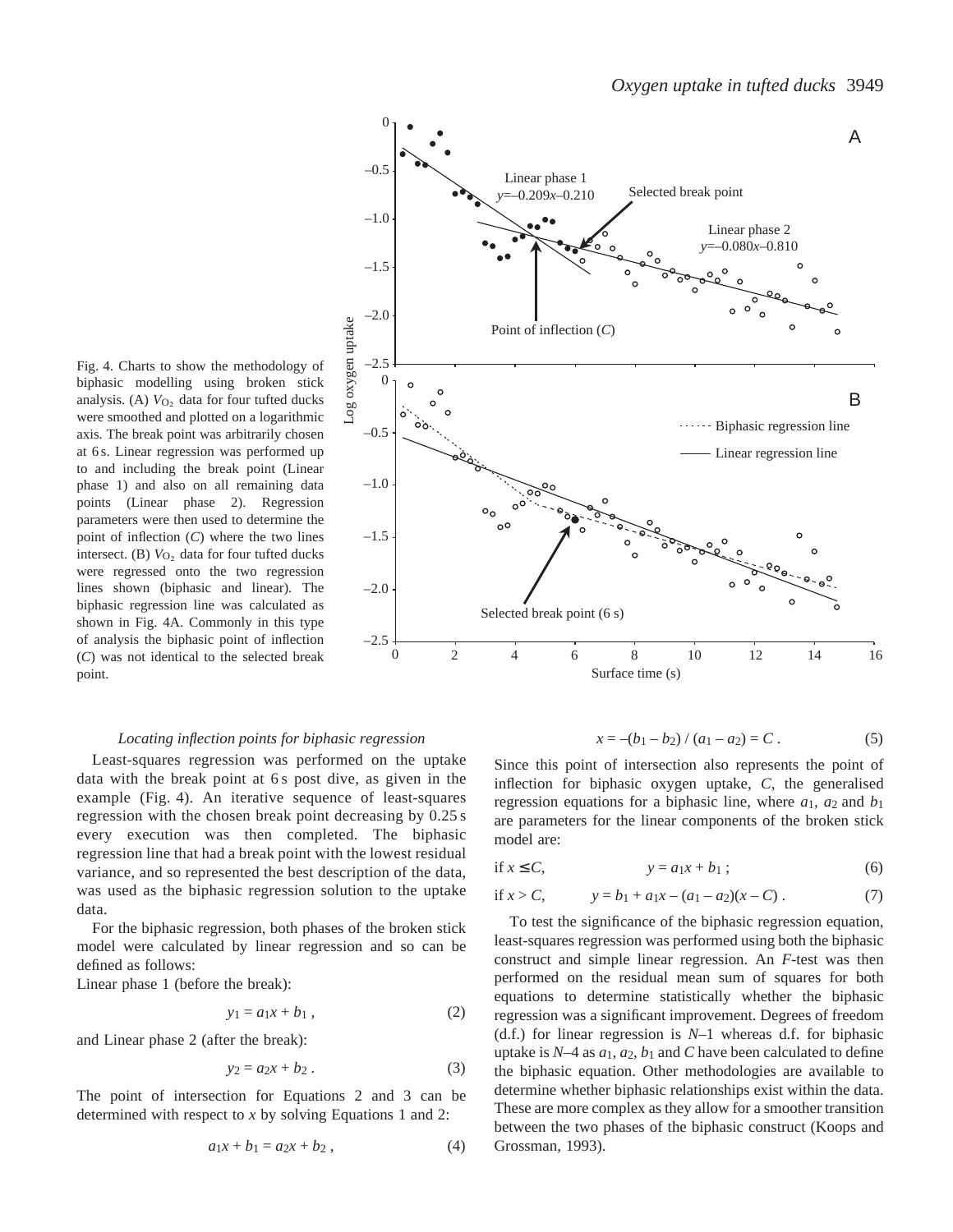line) for the first 14.5 s post dive.



**Results**

## *Diving time budgets*

The data for four tufted ducks were split into bins of short duration dives (<16.0 s; *N*=870) and long duration dives (>16.0 s; *N*=878). The time budget data were therefore not normally distributed within the groups. Table 1 contains a summary of these data. The oxygen uptake data for individual birds in both groups were normally distributed about the mean (Kolmogorov–Smirnov test; not significant).

#### *Oxygen uptake*

The mean rate of oxygen uptake  $(\dot{V}_{0_2})$  for all dives, over the first 15 s, was  $1.14 \pm 0.33 \,\mathrm{ml \, s^{-1}}$ . However, the rate of oxygen uptake was not constant (Fig. 5). The  $V_{O_2}$  data for all dives show that upon surfacing there was a more rapid phase of oxygen uptake for approximately the first 3 s, during which  $\dot{V}_{O_2}$ was  $2.45\pm0.09$  ml s<sup>-1</sup>.

 $\dot{V}_{O_2}$  was significantly higher for the first 3 s of surface time after both short and long dives (short dives,  $2.22 \pm 0.13 \text{ m/s}^{-1}$ ; long dives,  $2.67 \pm 0.12 \text{ m/s}^{-1}$  than for the rest of the surface period, up to 15 s (short dives, 0.72±0.28 ml s–1, *P<*0.001; long . dives,  $0.82 \pm 0.37$  ml s<sup>-1</sup>, *P*<0.001).  $\dot{V}_{O_2}$  significantly differed between short and long dives during the first 3 s (*P<*0.01) but did not significantly differ between short and long dives for the rest of the surface period up to 15 s.

After long dives, the mean total oxygen uptake during the first 15 s of the surface interval (17.9 ml) was significantly higher than that after short dives (15.3 ml, *P<*0.001; Fig. 6). Statistical comparison of the mean uptake curves for the two dive duration bins was achieved by testing for a significant difference between the cumulative oxygen values of the curves at  $5s$ ,  $10s$  and  $15s$ . The values at  $5s$ ,  $10s$  and  $15s$  were

|  |  | Table 1. Summary of time budget data |  |  |  |  |
|--|--|--------------------------------------|--|--|--|--|
|--|--|--------------------------------------|--|--|--|--|

|                           | All dives | Short dives                               | Long dives                          |
|---------------------------|-----------|-------------------------------------------|-------------------------------------|
| Dive duration $(s)$       | 16.00     |                                           | $13.27(5.3-16.0)$ 17.50 (16.0-26.8) |
| Surface duration (s)      |           | $12.25$ 11.00 (4.0–34.3) 14.00 (6.0–34.7) |                                     |
| Values given are medians. |           |                                           |                                     |

Values in parentheses are ranges.

*N=*870 for short dives, *N*=878 for long dives.

significantly higher in the oxygen uptake curve associated with longer duration dives than in the shorter ones (Table 2).

#### *Biphasic analysis*

The break points with the lowest residual variance used to calculate the biphasic regression lines were 5.00 s for short dives and 3.00 s for long dives (Fig. 7). Using these values in Equations 1, 2 and 5 gave the point of inflection for biphasic oxygen uptake, *C*, as 3.3 s for short dives and 3.3 s for long dives. Least-squares regression analysis was performed using both linear and biphasic equations on log transformed smoothed mean  $V_{O_2}$  data for both long (Fig. 7) and short dives.

All linear and biphasic regression lines used were highly significant (Table 3). *F*-tests were then used on the residual mean sum of squares for the linear and the biphasic regression lines to see whether the biphasic constructs were a significantly better description of the data. Biphasic regression was not significantly better for short dives (*C*=3.34, *F*56,53=1.45, not significant). For long dives, the biphasic regression was a significantly better fit for the data than linear regression (*C*=3.28, *F*56.53=1.96, *P<*0.01). Thus, oxygen uptake is only biphasic for long duration dives, with the point of inflection at 3.3 s (Fig. 8). Due to the effect of the residual time constant on the cumulative oxygen uptake curves, the points of inflection may be slightly inaccurate. Nevertheless, the true point of inflection for both these curves is very close to 3.3 s.



Fig. 6. Comparison of the mean oxygen uptake curve of four tufted ducks at 5 s, 10 s and 15 s surface duration  $\pm$  s.e.m. after short dives and long dives.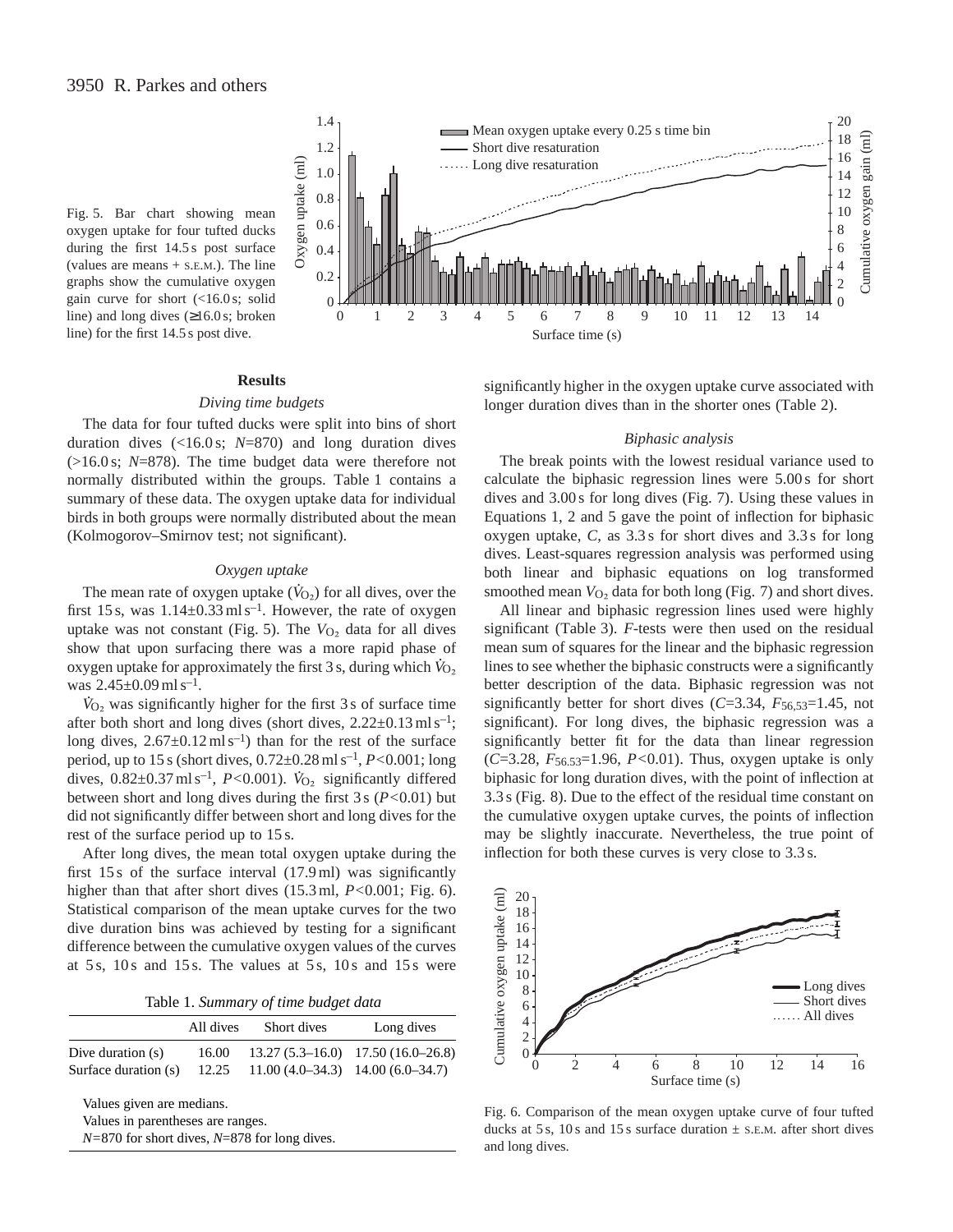

Fig. 7. Histogram showing the calculated residual variances with the break point every 0.25 s for the first 6 s post dive for long dives of four tufted ducks. The break point with the lowest residual variance occurred 3.00 s post dive and was used to define the biphasic regression line. See statistics in Materials and methods for details of the biphasic determination.

Table 2. *Statistical comparison between oxygen uptake curves after dives of short and long duration, and for all dives combined*

| Time at surface (s) | Cumulative $O_2$ uptake<br>after short dives (ml) | Cumulative $O_2$ uptake<br>after long dives (ml) | Cumulative $O_2$ uptake<br>after all dives (ml) |
|---------------------|---------------------------------------------------|--------------------------------------------------|-------------------------------------------------|
|                     | $8.80 \pm 0.14$                                   | $10.44 \pm 0.13***$                              | $9.62 \pm 0.11$                                 |
| 10                  | $13.16 \pm 0.26$                                  | $15.24 + 0.20***$                                | $14.20 \pm 0.17$                                |
| 15                  | $15.30 \pm 0.51$                                  | $17.90 + 0.39***$                                | $16.60 \pm 0.33$                                |

Values are means  $\pm$  s.e.m. ( $N=4$ ).

\*\*\*Values for short and long dives are significantly different (*P*<0.001).

| Table 3. Results of biphasic determination |                 |                        |           |                      |           |
|--------------------------------------------|-----------------|------------------------|-----------|----------------------|-----------|
|                                            |                 | Regression             |           | Biphasic improvement |           |
| Dive duration                              | Regression line | Point of<br>inflection | $P$ value | d.f.                 | $P$ value |
| Short                                      | Linear          |                        | < 0.001   | 56                   |           |
|                                            | <b>Biphasic</b> | 3.34                   | < 0.001   | 53                   | 0.086     |
| Long                                       | Linear          |                        | < 0.001   | 56                   |           |
|                                            | <b>Biphasic</b> | 3.28                   | < 0.001   | 53                   | $0.007**$ |

Calculations were performed on the log-transformed smoothed data for both dive duration bins to linearise the exponential data. All regression lines, both linear and biphasic, were highly significant. \*\**P*<0.01.

### **Discussion**

The dive durations, surface durations and oxygen uptake volumes at the surface in the present study are comparable to time budget data recorded from previous studies on the same genus diving to similar depths (Table 4). .

The rate of oxygen uptake  $\dot{V}_{\text{O}_2}$  changes over time at the surface after both long and short dives. In both cases,  $\dot{V}_{O_2}$  is higher at the start of the surface period and decreases against time. This relationship is not linear, as shown by the oxygen uptake curves for long and short dives in Fig. 5. Rather, both . curves can be seen to consist of far higher  $\dot{V}_{O_2}$  for approximately the first 3 s of surface time.

The shape of the oxygen uptake curve changes with the duration of the dive (Figs 5, 6) and oxygen was taken up significantly faster during surface periods associated with longer dive durations. This suggests that, as dive duration increases, and presumably total oxygen consumed during the dive  $(V_{O_2d})$ increases, initial surface  $\dot{V}_{\text{O}_2}$  increases. While  $\dot{V}_{\text{O}_2}$  from 3s to 15s was not significantly different between the two conditions, it was significantly higher after longer dives during the first 3s. Whether this is due partly to an increase in effort by the birds to take up oxygen more quickly, or is purely a passive phenomenon dependent upon the difference in partial pressure of oxygen inside . and outside the cardio-respiratory system, is not clear. Higher *V*<sub>O2</sub> for the first 3s after longer dives, coupled with a  $\dot{V}_{O_2}$  beyond 3s that does not vary with dive duration, creates a sharper 'kink' in the oxygen uptake curve after longer dives.

# *Implications for optimal foraging models* The kink in the oxygen uptake curve produced by the ducks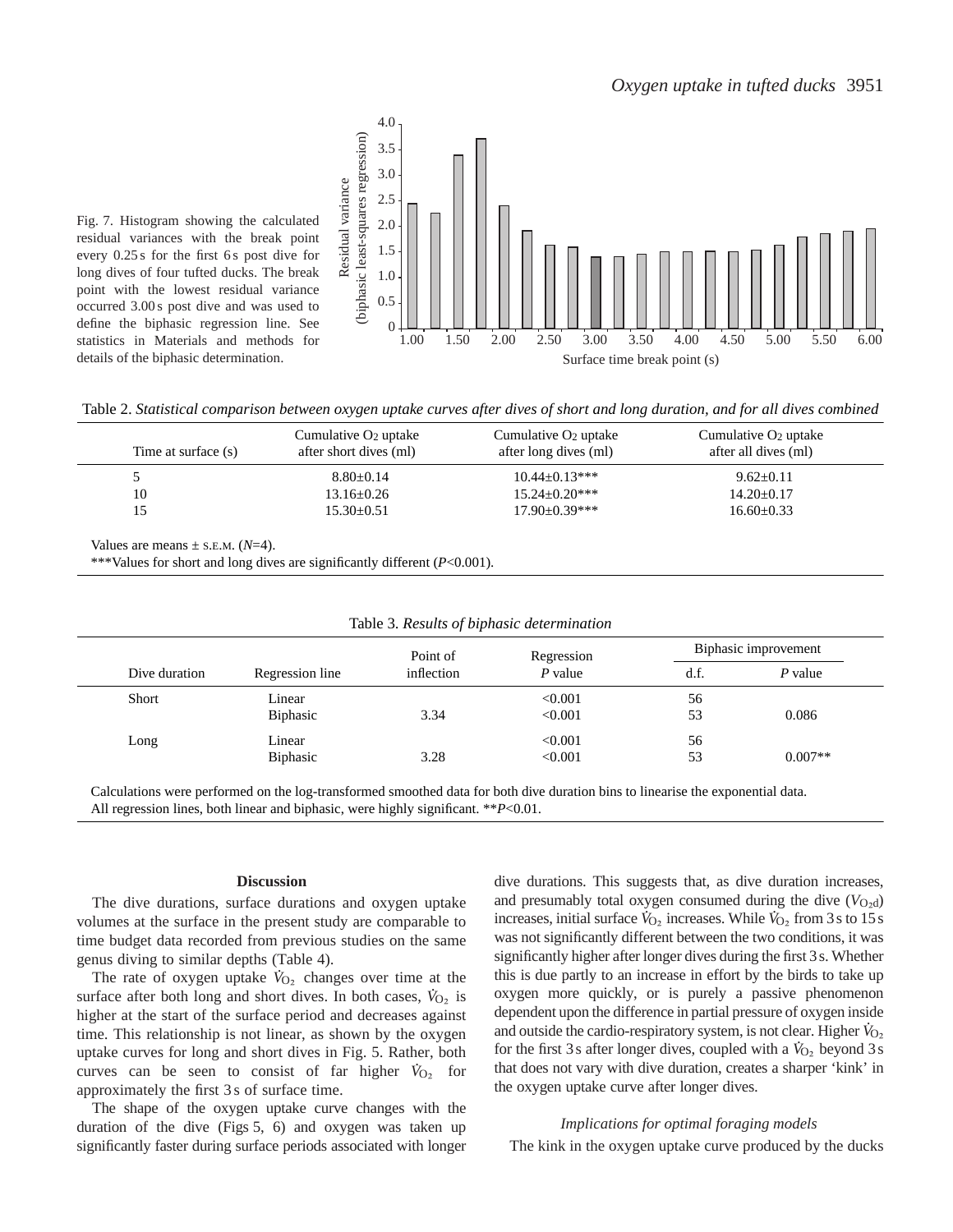

Fig. 8. Chart to show biphasic modelling for long duration dives during the first 15 s post surface for four tufted ducks. The smoothed  $V_{O<sub>2</sub>}$  data (open circles) have been log-transformed. Least-squares regression is then performed using the linear and the biphasic regression lines. Phases 1 and 2 of the biphasic regression line can be seen with the point of inflection at 3.28 s post surface.

Table 4. *Mean values of time budget data for similar respirometer studies with* Aythya *species diving to similar depths*

| Aythya species | Depth<br>(m) | Dive<br>time(s) | Surface<br>time(s) | Mean total oxygen uptake<br>during surface interval (ml) | Study                            |
|----------------|--------------|-----------------|--------------------|----------------------------------------------------------|----------------------------------|
| A. fuligula    | 1.8          | 15.6            | 14.0               | 16.63                                                    | Present study                    |
| A. fuligula    | 1.7          | 14.4            | 16.1               | 16.2                                                     | Woakes and Butler (1983)         |
| A. fuligula    | 0.6          | 18.9            | 11.6               | 12.1                                                     | Bevan and Butler (1992)*,a       |
| A. fuligula    | 0.6          | 16.2            | 12.8               | 16.4                                                     | Bevan and Butler $(1992)^{*, b}$ |
| A. affinis     | 1.5          | 13.5            | 16.3               | 18.6                                                     | Stephenson (1994)                |
| A. fuligula    | 1.5          | 15.9            | 17.9               |                                                          | S. Wallace (unpublished)         |

\*Ducks were trained to dive for set durations using a system of computer-controlled lights. aSummer acclimated birds.

bWinter acclimated birds.

for long dive durations was sufficiently pronounced to make the measured curve statistically biphasic, while the uptake curve for short dive durations was not. This indicates that the break in the curve becomes more prominent during surface periods when the dive duration was longer and  $V_{O_2}$  was higher. So, for tufted ducks, dives of a relatively short duration are followed by surface periods where rates of oxygen uptake produce a curve similar to that predicted by Kramer (1988). Longer dive durations produce oxygen uptake curves with a clearer biphasic element and so become more like the curve predicted by Walton et al. (1998).

According to the predictions of Walton et al. (1998), a range of dives up to a certain duration will be associated with very similar surface durations because the tangent from travel time  $t<sub>T</sub>$  will be 'locked' to the kink of the curve. However, the mean surface duration for long duration dives is more than fourfold greater than the surface duration at which the kink often occurs (15.4 s *versus* approx. 3.3 s). For tufted ducks, therefore, the volume of oxygen consumed during the dive may be high enough that the tangent routinely touches the curve beyond the kink (Houston, 2000). Shorter dives, where less oxygen is consumed, produce smoother oxygen uptake curves and so there is not such a pronounced kink to intercept the tangent. Extended dives by tufted ducks, although utilising very high volumes of oxygen, might possibly produce oxygen uptake curves with such an acute kink that the tangent still touches it. However, although occasional dives of over 40s have been reported in tufted ducks (Stephenson et al., 1986), Table 4 indicates that the vast majority of dives by this species are unlikely to be long enough to cause such a large change to the post-dive oxygen reloading dynamics. Furthermore, field studies suggest that dives are normally fairly short, for example Magnusdottir and Einarsson (1990) recorded a mean dive time for tufted ducks diving on Lake Mývatn of 18.3 s.

## *Respiratory frequency during periods of oxygen uptake*

Walton et al. (1998) may have made an incorrect assumption that oxygen must be taken up into the caudal air sacs before it is then made available for gaseous exchange. In fact, on inspiration, a significant proportion of air directly enters the paleopulmonic parabronchi *via* the main bronchus (Bretz and Schmidt-Nielsen, 1971; Butler et al., 1988; Powell, 2000). Indeed, Powell (2000) suggests that when the tidal volume is large, some inspired gases reach as far as the cranial air sacs,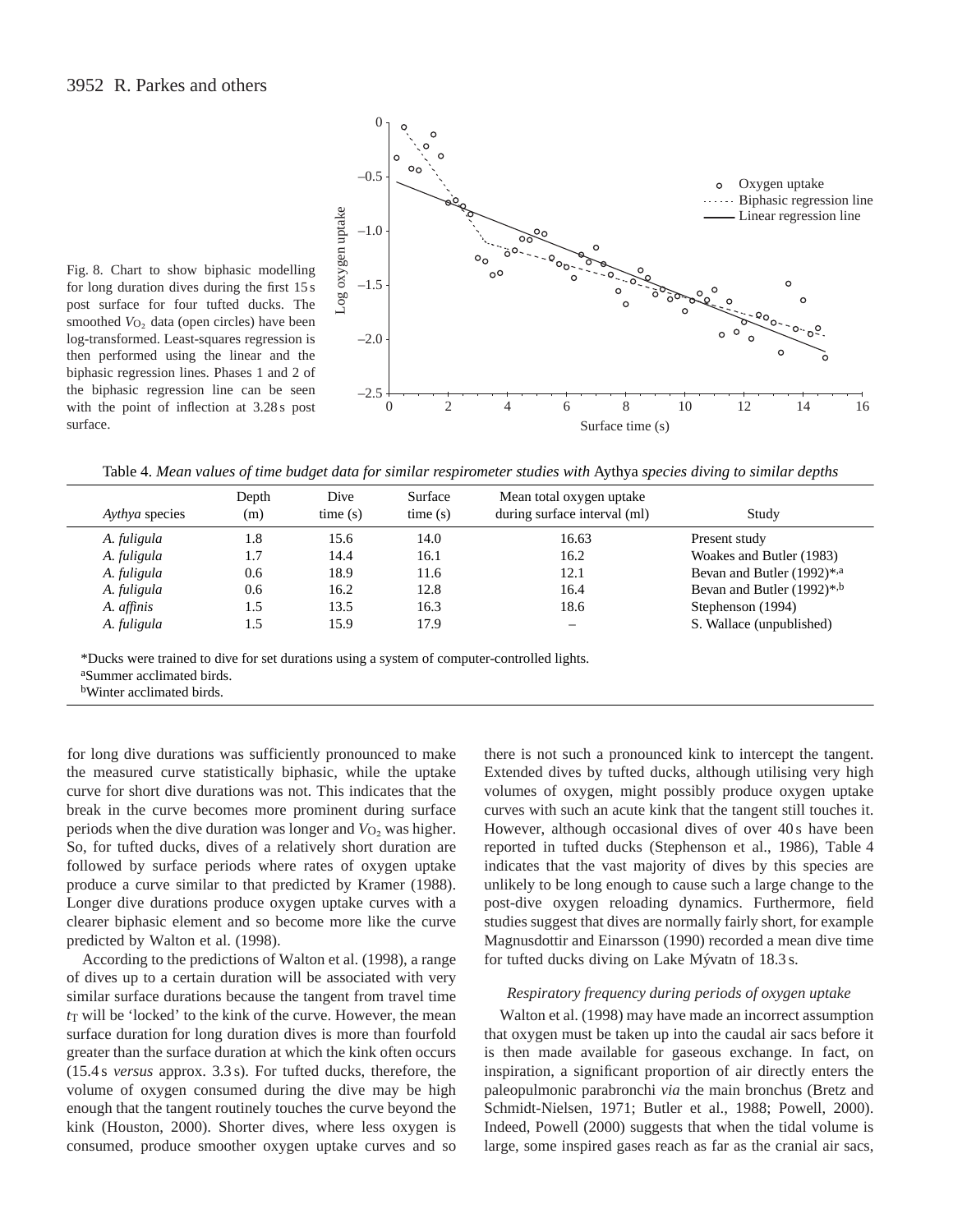

Fig. 9. Mean *V*<sub>O2</sub> observed after long dives of four tufted ducks. Data were smoothed by taking a three-point moving average. As well as the general exponential decrease in  $V_{\text{O}_2}$  over the first 15 s post surface, there is a cyclical aspect to the data. This is highlighted subjectively on the graph (black bars), and is believed to correspond to expiration (peak) and inspiration (trough), occurring at frequencies similar to those recorded by Butler and Woakes (1979) in a diving pochard (*Aythya ferina*). The arrow indicates the point of inflection for biphasic uptake.

*via* the paleopulmonic parabronchi, during the same breath. In this case, birds would not exhibit a biphasic oxygen uptake curve for the reasons stated by Walton et al. (1998), since fresh air would reach the lungs on the first inspiration. Nevertheless, tufted ducks do demonstrate biphasic oxygen uptake after relatively long dives and so there must be an alternative explanation for this kinked curve. .

 $\hat{V}_{O_2}$  not only decreases against surface duration but shows a cyclical aspect that is not attenuated when the data are smoothed after long duration dives (Fig. 9). This cyclical aspect is not as clear after short duration dives. After long duration dives, the peaks in  $V_{O<sub>2</sub>}$  data reflect a drop in respirometer oxygen concentration and presumably correspond . to exhalation by the bird. Similarly, the drop in  $\dot{V}_{O_2}$  would therefore correspond to inspiration. If this is so, then the first post-dive exhalation occurs about 0.5 s after surfacing.

Butler and Woakes (1979) studied the respiratory patterns of diving pochards (*Aythya ferina*) before and after feeding dives using implanted tracheal thermistors. They reported that the respiratory frequency decreased from  $54.5$  breaths min<sup>-1</sup>, 1 s after surfacing to 42.7 breaths min–1 after 5 s and longer. If the respirometry system used in the present study was able to detect individual breaths, the rates of post-dive ventilation for the pochard are comparable to those from the present study. There is clearly a change in respiratory frequency after the third exhalation, according to Fig. 9. The first three expiration markers cover approx. 2.5 respiratory cycles in 2.25 s, implying a respiratory frequency of  $66.7$  breaths min<sup>-1</sup>. The next five markers cover approx. 4.75 cycles in 8.75 s, a respiratory frequency of  $32.5$  breaths min<sup>-1</sup>. The biphasic inflection point, at 3.3 s, occurs in between the third and fourth expirations. Thus, the biphasic nature of oxygen uptake following longer dives may be explained by a fairly sudden slowing of ventilation rate after the first three exhalations. This agrees with reports of other diving vertebrate species reloading their oxygen stores and removing carbon dioxide after dives (Butler and Jones, 1997). However, not all air-breathing divers exhibit the same respiratory patterns as avian species. Weddell seals show a steady decline in minute volume (volume of air inhaled per minute) during the first 5 min post-dive, and beyond this point the decline decays to a constant (Kooyman et al., 1971).

A hypothesis borne from the assumptions on avian anatomy by Walton et al. (1998) is that the break point of the oxygen uptake curve would occur just after the second post-surface expiration, since this would be the first opportunity for the inspired gases to diffuse into the blood and tissues through the paleopulmonic parabronchi. The biphasic point of inflection is at 3.3 s for long duration dives, whereas the second exhalation occurs at 1.5 s (Fig. 9). This is further evidence that the biphasic uptake that occurs during longer dives in the tufted duck is probably associated with a change in respiratory frequency, rather than as a consequence of the anatomy of its respiratory system.

#### **List of symbols**

|                   | $a_1, a_2, b_1$ linear components of the broken stick model                |
|-------------------|----------------------------------------------------------------------------|
| C                 | intersecting point of inflection                                           |
|                   | $Ox_1$ , $Ox_2$ fractional concentrations of oxygen at times $t_1$ , $t_2$ |
|                   | after leaving the chamber                                                  |
| Ox <sub>amb</sub> | fractional concentration of (ambient) oxygen                               |
|                   | entering the respirometer                                                  |
|                   | flow rate out of the respirometer $(mls^{-1})$                             |